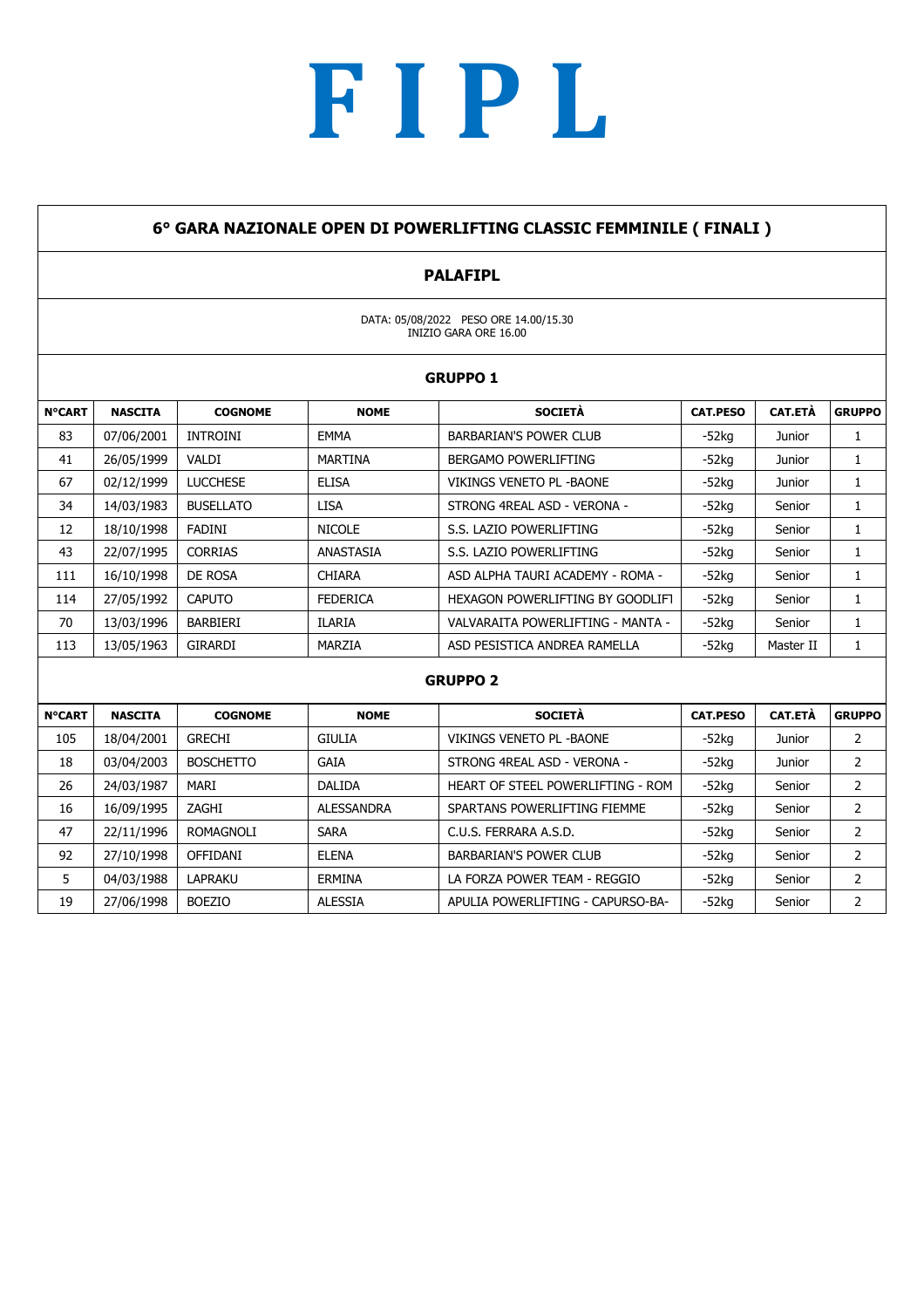#### 6° GARA NAZIONALE OPEN DI POWERLIFTING CLASSIC FEMMINILE ( FINALI )

### PALAFIPL

DATA: 06/08/2022 PESO ORE 07.00/08.30 INIZIO GARA ORE 09.00

|               |                |                   |                  | <b>GRUPPO 1</b>                   |                 |                |               |
|---------------|----------------|-------------------|------------------|-----------------------------------|-----------------|----------------|---------------|
| <b>N°CART</b> | <b>NASCITA</b> | <b>COGNOME</b>    | <b>NOME</b>      | <b>SOCIETÀ</b>                    | <b>CAT.PESO</b> | <b>CAT.ETÀ</b> | <b>GRUPPO</b> |
| 52            | 28/08/2000     | <b>CASTEGNARO</b> | <b>ELEONORA</b>  | STRONG 4REAL ASD - VERONA -       | $-47$ kg        | Junior         |               |
| 37            | 28/09/1994     | <b>SCOLARO</b>    | <b>AMBRA</b>     | HEART OF STEEL POWERLIFTING - ROM | $-47$ kg        | Senior         |               |
| 53            | 24/05/1983     | <b>SIGNORINI</b>  | HEVELYN          | VIKINGS VENETO PL - BAONE         | $-47$ kg        | Senior         |               |
| 38            | 05/02/2005     | <b>BONECCHER</b>  | <b>LINDA</b>     | <b>BARBARIAN'S POWER CLUB</b>     | $-84kq$         | Sub-Junior     |               |
| 40            | 11/02/2000     | SALVARANI         | CAMILLA          | LA FORZA POWER TEAM - REGGIO      | $-84kq$         | Junior         |               |
| 27            | 22/08/1994     | PARRELLO          | <b>FRANCESCA</b> | S.S. LAZIO POWERLIFTING           | $-84kg$         | Senior         |               |
| 84            | 24/10/1988     | <b>BELLINI</b>    | <b>ELISA</b>     | <b>FORMA CLUB</b>                 | $-84kq$         | Senior         |               |
| 49            | 16/01/1998     | <b>PALMA</b>      | <b>GIADA</b>     | VIKINGS VENETO PL - BAONE         | $-84kq$         | Senior         |               |

| <b>N°CART</b> | <b>NASCITA</b> | <b>COGNOME</b>    | <b>NOME</b>     | <b>SOCIETÀ</b>                    | <b>CAT.PESO</b> | <b>CAT.ETÀ</b> | <b>GRUPPO</b> |
|---------------|----------------|-------------------|-----------------|-----------------------------------|-----------------|----------------|---------------|
| 3             | 15/10/2001     | <b>CIARAVINO</b>  | <b>SARA</b>     | VIKINGS VENETO PL - BAONE         | $-47$ kg        | Junior         | ∠             |
| 21            | 29/10/2001     | <b>SCUDERI</b>    | <b>MARTA</b>    | PALESTRA NEW BODY LINE - COMO-    | $-47$ kg        | Junior         | ے             |
| 91            | 24/10/2002     | <b>FORTUNA</b>    | MARTINA         | ASD KOBRA KAI FITNESS STRENGTH SO | -47ka           | Junior         |               |
| 17            | 11/12/2001     | <b>GENTILUCCI</b> | ALESSANDRA      | HOUSE OF STRENGTH - TERMOLI -     | $-47$ kg        | Junior         |               |
|               | 15/08/1997     | PITTI             | ELENA           | STRONG 4REAL ASD - VERONA -       | $-47$ kg        | Senior         |               |
| 6             | 30/05/1997     | ANGELINI          | <b>KARIN</b>    | ATS WARRIORS POWERLIFTING - MILAN | -47ka           | Senior         |               |
| 8             | 30/11/1996     | <b>NUCCI</b>      | <b>SUSANNA</b>  | VIKINGS VENETO PL - BAONE         | $-47$ kg        | Senior         |               |
| 69            | 04/06/1995     | <b>MOTTA</b>      | <b>ANNALISA</b> | HEXAGON POWERLIFTING BY GOODLIFT  | $-47$ kg        | Senior         |               |
| 57            | 23/05/1990     | <b>CARTA</b>      | <b>SARA</b>     | POWERLIFTING TEAM SARDEGNA        | -47kg           | Senior         |               |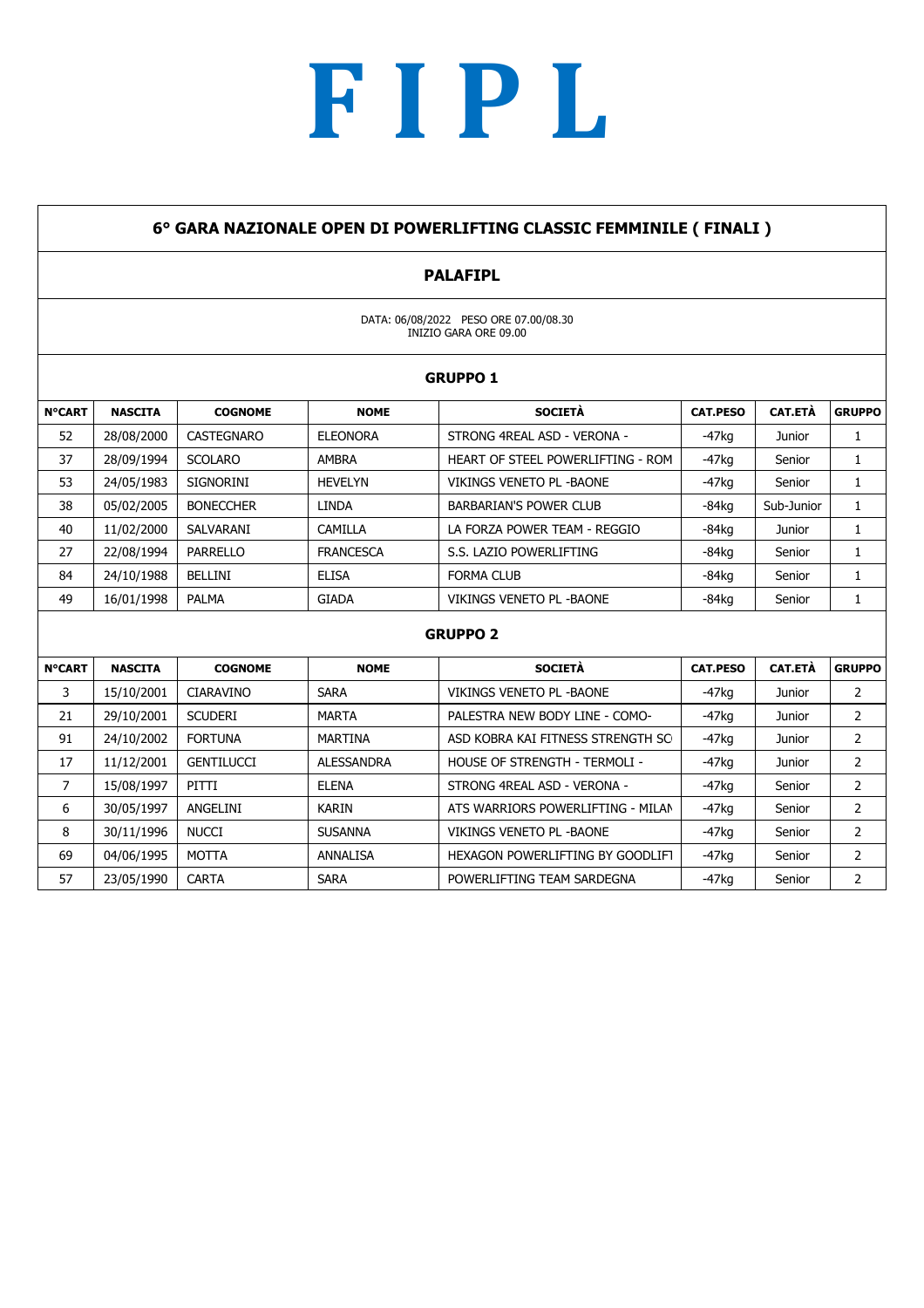### 6° GARA NAZIONALE OPEN DI POWERLIFTING CLASSIC FEMMINILE ( FINALI )

### PALAFIPL

DATA: 06/08/2022 PESO ORE 11.00/12.30 INIZIO GARA ORE 13.00

|               |                |                   |                  | <b>GRUPPO 1</b>                         |                 |                |               |
|---------------|----------------|-------------------|------------------|-----------------------------------------|-----------------|----------------|---------------|
| <b>N°CART</b> | <b>NASCITA</b> | <b>COGNOME</b>    | <b>NOME</b>      | <b>SOCIETÀ</b>                          | <b>CAT.PESO</b> | <b>CAT.ETÀ</b> | <b>GRUPPO</b> |
| 110           | 27/08/2001     | <b>GILLIO</b>     | <b>SILVIA</b>    | LA FORZA POWER TEAM - REGGIO            | -57ka           | Junior         |               |
| 11            | 07/07/2001     | <b>BONADIES</b>   | <b>REBECCA</b>   | VIKINGS VENETO PL - BAONE               | $-57$ kg        | Junior         |               |
| 74            | 06/06/2003     | <b>CESANA</b>     | <b>GRETA</b>     | PALESTRA NEW BODY LINE - COMO-          | $-57$ kg        | Junior         |               |
| 24            | 04/12/2001     | <b>FERRARA</b>    | <b>NEREA</b>     | ALPHA GYM GAMBOLO' - VIGEVANO-          | $-57$ kg        | Junior         |               |
| 51            | 31/01/1988     | RINERO            | NATASCIA         | HEXAGON POWERLIFTING BY GOODLIFT        | $-57$ kg        | Senior         |               |
| 89            | 07/07/1994     | <b>CAPOZUCCHI</b> | <b>BENEDETTA</b> | VIKINGS VENETO PL - BAONE               | $-57$ kg        | Senior         |               |
| 79            | 15/12/1977     | PAPAPICCO         | ANNA ANTONIA     | APULIA POWERLIFTING - CAPURSO-BA-       | $-57$ kg        | Master I       |               |
| 63            | 03/05/1977     | LA FERRARA        | <b>IRENE</b>     | <b>STRENGTHLAB</b>                      | $-57$ kg        | Master I       |               |
| 108           | 05/07/1978     | <b>TUMMILLO</b>   | <b>FEDERICA</b>  | <b>GEARSLIFTER PST - GERENZANO -VA-</b> | $-57$ kg        | Master I       |               |

### GRUPPO 2 N°CART | NASCITA | COGNOME | NOME | SOCIETA | CAT.PESO | CAT.ETA |GRUPPO| 4 09/04/2004 AULETTA GIOVANNA VIKINGS VENETO PL -BAONE - 57kg Sub-Junior 2 44 | 13/03/2001 | SPINI | NICOLE | HYBRID POWERLIFTING - QUISTELLO - | | -57kg | Junior | 2 76 26/02/1991 PRESENTI VALENTINA SELEZIONE ATLETICA PESANTE | -57kg Senior | 2 97 | 17/06/1994 | MANCINI | SABRINA | S.S. LAZIO POWERLIFTING | -57kg | Senior | 2 22 | 19/09/1995 | SQUILLANTE | BENEDETTA | HEART OF STEEL POWERLIFTING - ROM | -57kg | Senior | 2 71 | 12/07/1994 | VOLPATO | CHIARA | STRENGTHLAB - PADOVA | -57kg | Senior | 2 65 | 16/08/1995 | CERNIGLIARO | ALESSANDRA | S.S. LAZIO POWERLIFTING | -57kg | Senior | 2 61 25/06/1994 PONTIGGIA | CARLOTTA | BARBARIAN'S POWER CLUB | -57kg | Senior | 2 9 25/05/1977 | CACHIA | RAFFAELLA | POWERLIFTING TEAM SARDEGNA | -57kg | Master I | 2 112 07/03/1982 GUIDI ELISA HEXAGON POWERLIFTING BY GOODLIFT - MIL-5A7NkOg- Master I 2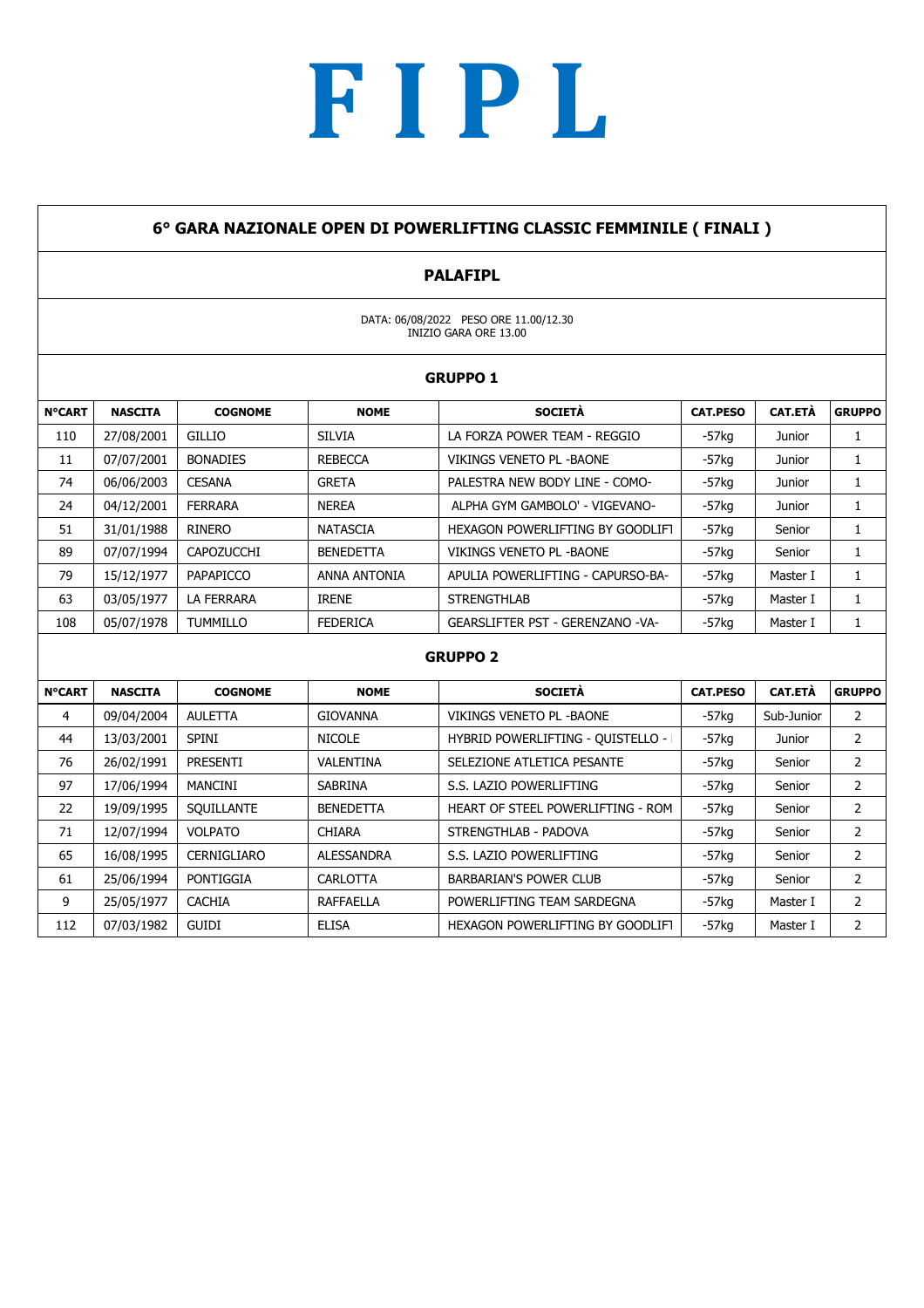#### 6° GARA NAZIONALE OPEN DI POWERLIFTING CLASSIC FEMMINILE ( FINALI )

### PALAFIPL

DATA: 06/08/2022 PESO ORE 15.00/16.30 INIZIO GARA ORE 17.00

|               | <b>GRUPPO 1</b> |                   |                  |                                 |                 |                |               |  |
|---------------|-----------------|-------------------|------------------|---------------------------------|-----------------|----------------|---------------|--|
| <b>N°CART</b> | <b>NASCITA</b>  | <b>COGNOME</b>    | <b>NOME</b>      | <b>SOCIETÀ</b>                  | <b>CAT.PESO</b> | <b>CAT.ETÀ</b> | <b>GRUPPO</b> |  |
| 102           | 04/07/2002      | CORO'             | LUCREZIA         | S.S. LAZIO POWERLIFTING         | $-63$ kg        | Junior         |               |  |
| 55            | 30/03/2001      | PINCHIARUL        | <b>FRANCESCA</b> | S.S. LAZIO POWERLIFTING         | $-63$ kg        | Junior         | л.            |  |
| 15            | 19/10/1988      | PASQUINUCCI       | <b>SILVIA</b>    | ASD FIT OR FIGHT                | $-63$ kg        | Senior         |               |  |
| 33            | 01/05/1991      | <b>BIZZOTTO</b>   | <b>ALESSIA</b>   | <b>BARBARIAN'S POWER CLUB</b>   | $-63$ kg        | Senior         |               |  |
| 42            | 27/08/1998      | <b>BASSETTI</b>   | <b>MARTA</b>     | <b>VIKINGS VENETO PL -BAONE</b> | $-63$ kg        | Senior         |               |  |
| 107           | 31/10/1992      | <b>SCIOSCIOLI</b> | <b>LUISA</b>     | POWERLIFTING UNITED -           | $-63$ kg        | Senior         |               |  |
| 59            | 27/09/1995      | <b>FULIGNA</b>    | <b>GIULIA</b>    | <b>TOPLIFTERS</b>               | $-63$ kg        | Senior         |               |  |
| 36            | 18/04/1989      | LO VERSO          | MARZIA           | S.S. LAZIO POWERLIFTING         | $-63$ kg        | Senior         |               |  |
| 60            | 19/11/1966      | <b>BREMBILLA</b>  | <b>FRANCESCA</b> | BERGAMO POWERLIFTING            | $-63kg$         | Master II      |               |  |
|               |                 |                   |                  |                                 |                 |                |               |  |

| <b>N°CART</b> | <b>NASCITA</b> | <b>COGNOME</b>   | <b>NOME</b>       | <b>SOCIETÀ</b>                    | <b>CAT.PESO</b> | <b>CAT.ETÀ</b> | <b>GRUPPO</b> |
|---------------|----------------|------------------|-------------------|-----------------------------------|-----------------|----------------|---------------|
| 100           | 19/09/2000     | CASAGRANDA       | <b>FEDERICA</b>   | BARBARIAN'S POWER CLUB            | $-63$ kg        | Junior         | ∠             |
| 101           | 01/07/1999     | RAGGI            | <b>SARA</b>       | HYBRID POWERLIFTING - QUISTELLO - | $-63$ kg        | Junior         |               |
| 50            | 27/03/1999     | <b>PROSERPIO</b> | <b>EMMA MARIA</b> | HEXAGON POWERLIFTING BY GOODLIFT  | $-63$ kg        | Junior         |               |
| 39            | 26/10/1987     | <b>CICCHINE'</b> | <b>BARBARA</b>    | STRONG 4REAL ASD - VERONA -       | $-63$ kg        | Senior         | ∠             |
| 64            | 19/02/1998     | <b>NALDI</b>     | <b>SARA</b>       | VIKINGS VENETO PL - BAONE         | $-63$ kg        | Senior         |               |
| 2             | 02/02/1997     | <b>MAERNA</b>    | VALERIA           | VIKINGS VENETO PL - BAONE         | $-63$ kg        | Senior         | 2             |
| 81            | 20/03/1991     | <b>BRUNELLI</b>  | <b>MARTA</b>      | <b>FORMA CLUB</b>                 | $-63$ kg        | Senior         |               |
| 93            | 08/09/1998     | <b>BERNARDI</b>  | <b>CHIARA</b>     | STRONG 4REAL ASD - VERONA -       | $-63$ kg        | Senior         | ∠             |
| 23            | 02/10/1980     | VENIANI          | <b>ALICE</b>      | ASD PRO VIRIBUS-PRATO-            | $-63$ kg        | Master I       |               |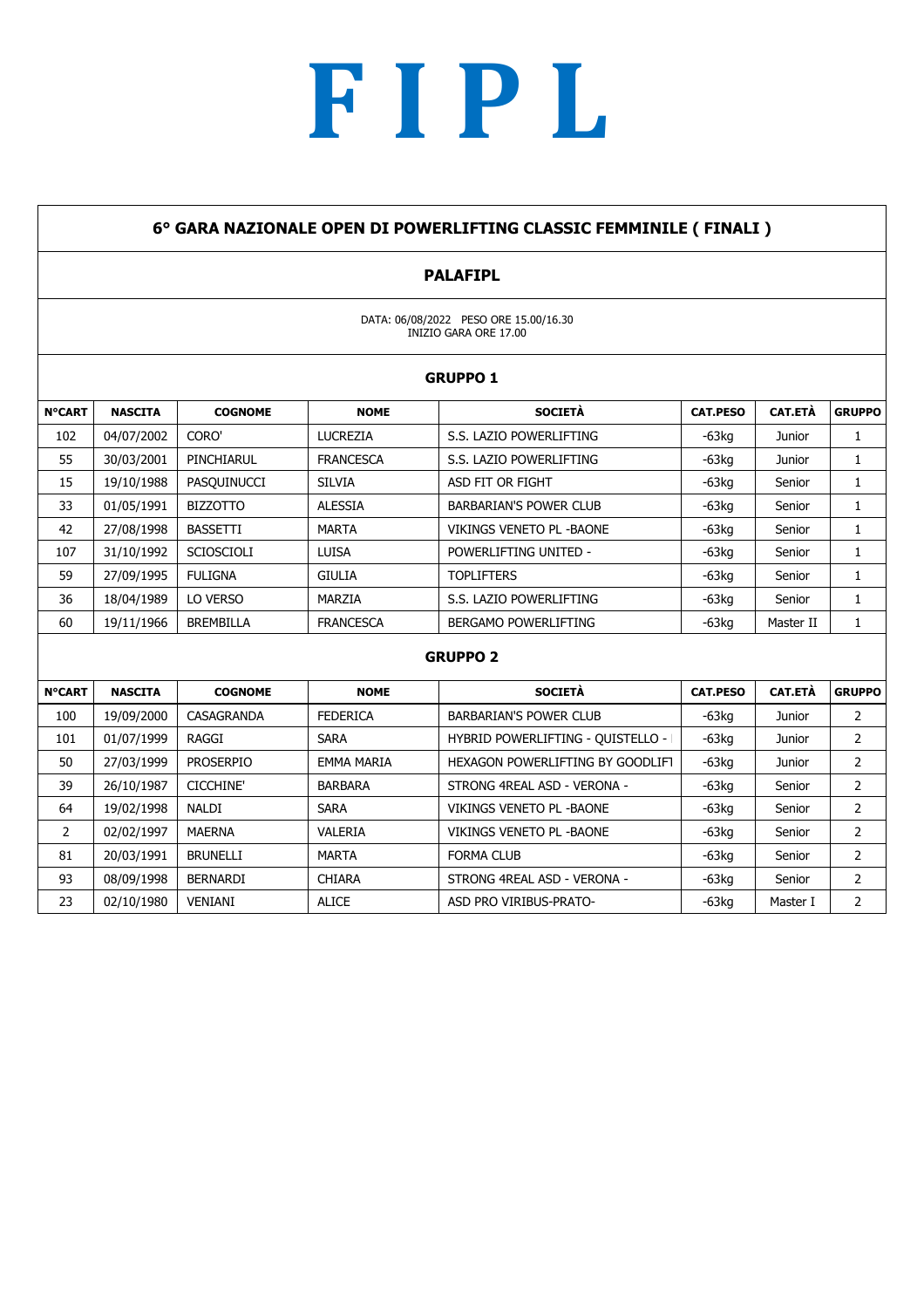#### 6° GARA NAZIONALE OPEN DI POWERLIFTING CLASSIC FEMMINILE ( FINALI )

### PALAFIPL

DATA: 07/08/2022 PESO ORE 08.00/09.30 INIZIO GARA ORE 10.00

|               | <b>GRUPPO 1</b> |                |                 |                               |                 |                |               |  |
|---------------|-----------------|----------------|-----------------|-------------------------------|-----------------|----------------|---------------|--|
| <b>N°CART</b> | <b>NASCITA</b>  | <b>COGNOME</b> | <b>NOME</b>     | <b>SOCIETÀ</b>                | <b>CAT.PESO</b> | <b>CAT.ETÀ</b> | <b>GRUPPO</b> |  |
| 77            | 13/09/2000      | VASELLI        | MATILDE         | <b>TOPLIFTERS</b>             | $-69$ kg        | Junior         |               |  |
| 73            | 25/10/1996      | CARAVAGGIO     | CATERINA        | <b>BARBARIAN'S POWER CLUB</b> | $-69$ kg        | Senior         |               |  |
| 45            | 09/07/1995      | <b>BRILLI</b>  | ANNALISA        | <b>FORMA CLUB</b>             | $-69$ kg        | Senior         |               |  |
| 86            | 09/07/1997      | <b>TURETTA</b> | <b>BEATRICE</b> | STRONG 4REAL ASD - VERONA -   | $-69$ kg        | Senior         |               |  |
| 56            | 24/09/1987      | CASSANI        | <b>GIADA</b>    | S.S. LAZIO POWERLIFTING       | $-69$ kg        | Senior         |               |  |
| 99            | 15/12/1979      | <b>BUSATO</b>  | <b>CINZIA</b>   | <b>BARBARIAN'S POWER CLUB</b> | $-69$ kg        | Master I       |               |  |
|               |                 |                |                 |                               |                 |                |               |  |

| <b>N°CART</b> | <b>NASCITA</b> | <b>COGNOME</b>    | <b>NOME</b>     | <b>SOCIETÀ</b>                    | <b>CAT.PESO</b> | <b>CAT.ETÀ</b> | <b>GRUPPO</b> |
|---------------|----------------|-------------------|-----------------|-----------------------------------|-----------------|----------------|---------------|
| 80            | 18/12/2001     | <b>COAN</b>       | <b>DRUSILLA</b> | STRONG 4REAL ASD - VERONA -       | $-69$ kg        | Junior         |               |
| 35            | 30/11/2000     | <b>FANTON</b>     | <b>NOEMI</b>    | <b>STRENGTHLAB</b>                | $-69$ kg        | Junior         |               |
| 29            | 27/12/1999     | <b>ROCCHI</b>     | <b>GIORGIA</b>  | HYBRID POWERLIFTING - QUISTELLO - | $-69$ kg        | Junior         |               |
| 46            | 02/06/1994     | <b>GARRA</b>      | <b>CAROLA</b>   | S.S. LAZIO POWERLIFTING           | $-69$ kg        | Senior         |               |
| 28            | 28/05/1985     | <b>GAMBARETTO</b> | <b>LORENA</b>   | VIKINGS VENETO PL - BAONE         | $-69$ kg        | Senior         |               |
| 32            | 05/10/1994     | MOBILIO           | LORENA          | S.S. LAZIO POWERLIFTING           | $-69$ kg        | Senior         |               |
| 58            | 23/05/1997     | <b>FORCELLESE</b> | <b>VIRGINIA</b> | VIKINGS VENETO PL - BAONE         | $-69$ kg        | Senior         |               |
| 62            | 04/12/1998     | <b>SPINOLA</b>    | MELANIA         | <b>FORMA CLUB</b>                 | $-69$ kg        | Senior         |               |